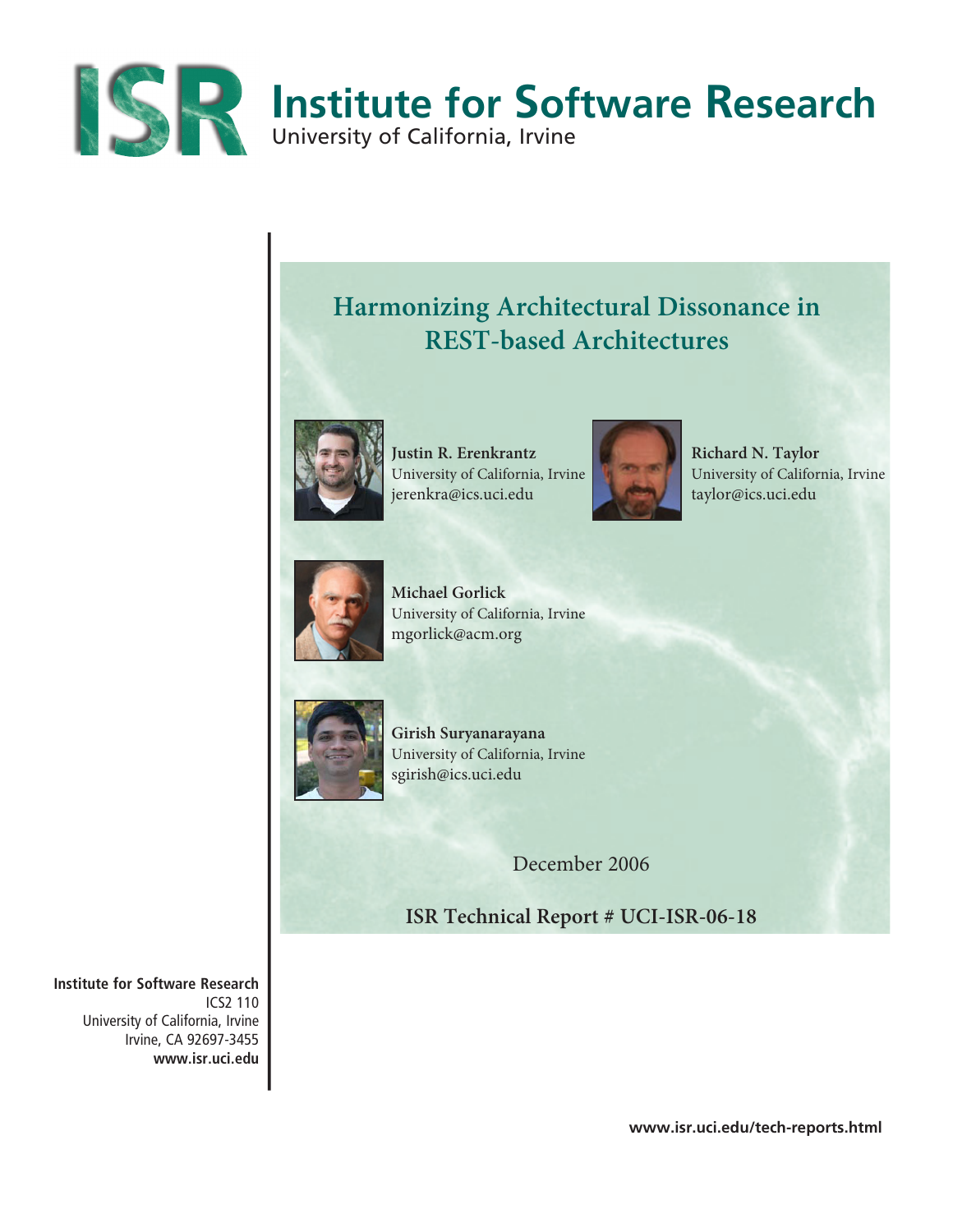# **Harmonizing Architectural Dissonance in REST-based Architectures**

Justin R. Erenkrantz<sup>1</sup>, Michael Gorlick<sup>2</sup>, Girish Suryanarayana<sup>1</sup>, Richard N. Taylor<sup>1</sup>

*Institute for Software Research University of California, Irvine Irvine, CA 92697-3440 USA 1{jerenkra,sgirish,taylor}@ics.uci.edu, 2mgorlick@acm.org*

ISR Technical Report # UCI-ISR-06-18

December 2006

## **Abstract**

REpresentational State Transfer (REST) guided the creation and expansion of the modern web. What began as an internet-scale distributed hypermedia system is now a vast sea of shared and interdependent services. However, despite the expressive power of REST, not all of its benefits are consistently realized by working systems. To resolve the dissonance between the promise of REST and the difficulties experienced, we sought insights from numerous architectures in both web and non-web domains. Our investigation yields a set of extensions to REST, an architectural style called Computational REST (CREST), that not only offers additional design guidance, but pinpoints, in many cases, the root cause of the apparent dissonance between style and implementation. Furthermore, CREST explains emerging web architectures, such as mashups, and points to novel computational structures in domains such as distributed computation and multimedia streaming.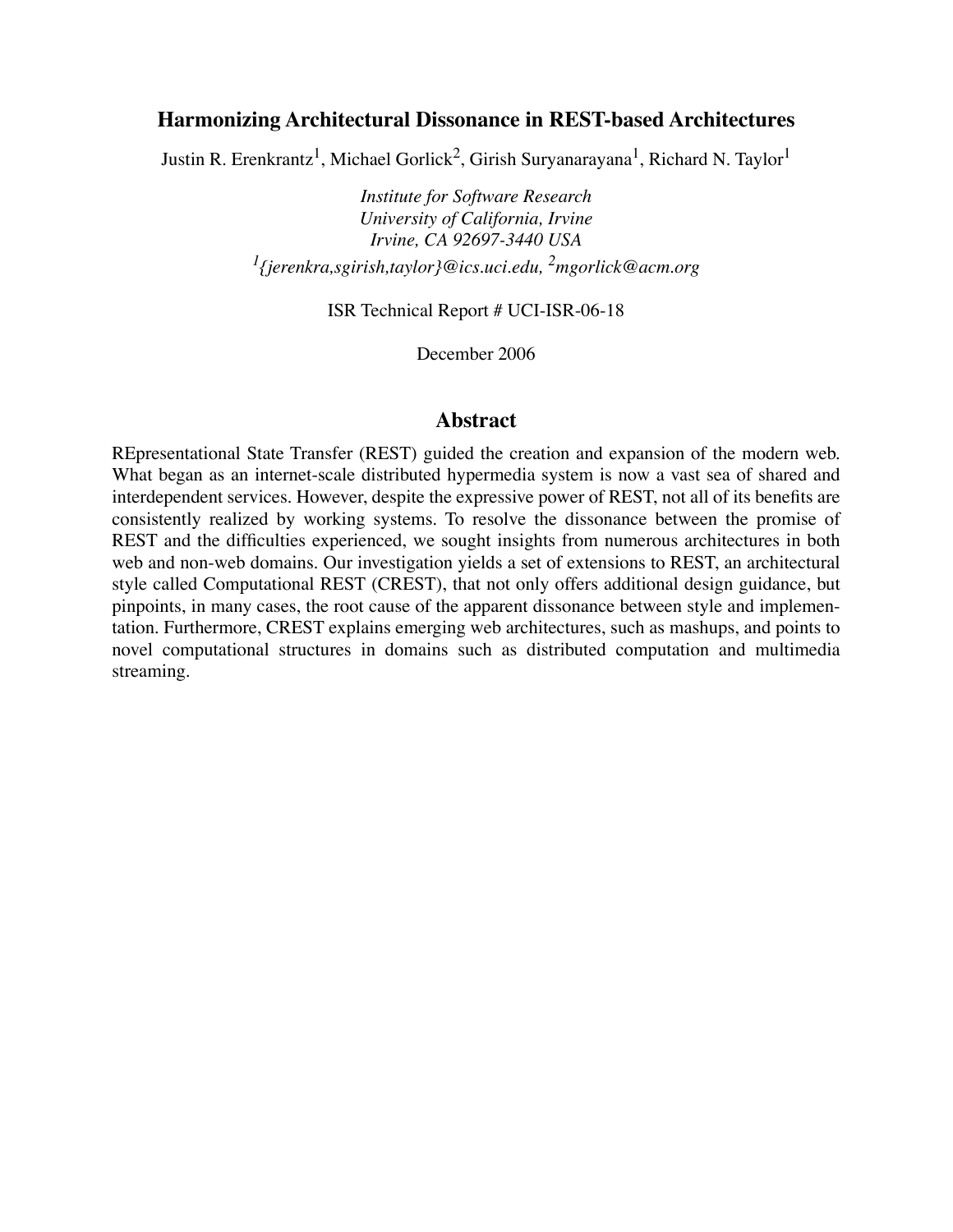## **Harmonizing Architectural Dissonance in REST-based Architectures**

Justin R. Erenkrantz<sup>1</sup>, Michael Gorlick<sup>2</sup>, Girish Suryanarayana<sup>1</sup>, Richard N. Taylor<sup>1</sup>

*Institute for Software Research University of California, Irvine 1{jerenkra,sgirish,taylor}@ics.uci.edu, 2mgorlick@acm.org*

ISR Technical Report # UCI-ISR-06-18

## **Abstract**

*REpresentational State Transfer (REST) guided the creation and expansion of the modern web. What began as an internet-scale distributed hypermedia system is now a vast sea of shared and interdependent services. However, despite the expressive power of REST, not all of its benefits are consistently realized by working systems. To resolve the dissonance between the promise of REST and the difficulties experienced, we sought insights from numerous architectures in both web and non-web domains. Our investigation yields a set of extensions to REST, an architectural style called Computational REST (CREST), that not only offers additional design guidance, but pinpoints, in many cases, the root cause of the apparent dissonance between style and implementation. Furthermore, CREST explains emerging web architectures, such as mashups, and points to novel computational structures in domains such as distributed computation and multimedia streaming.*

### **1. Introduction**

Representational State Transfer (REST) is an architectural style that characterizes and constrains the macro interactions of the active elements of the web its servers, caches, proxies, and clients. However, REST is silent on the micro-architecture of the individual element; that is, the structure, components, and micro-interactions within a single active element. In this paper, we explore the thesis that to maintain the fidelity of REST's principles on the macro-level interactions requires previously unspecified constraints on the micro-architecture of those individual elements.

We pursue here two parallel, but related, lines of investigation. Firstly, we draw upon our experience as application developers struggling to build web applications that conform to the REST style. Here, we discover both the macro consequences of failing to hew to

the constraints of REST, and how micro architectures (on the scale of a single element) must be rearranged to align with REST's goals. Second, we contend that REST, as an applied architectural style, is far more pervasive and common than previously thought. Identifying REST-based constructions and interactions in settings other than the modern web clarifies the role of REST in influencing the micro-architectures of elements, irrespective of domain.

These two lines of inquiry lead to a deeper understanding and broadening of the fundamental REST principles. From these insights, we arrived at CREST, an elaboration of REST that includes a few key additional constraints, as the macro demands of REST require specific, but subtle, computational mechanisms deep within the micro structures of clients. However, these mechanisms, in the case of classic REST-based clients, are a simplification of a more general form which we term network continuations - the exchange of the representations of the execution state of distributed computations. It is the presence and exchange of network continuations, in their various forms, that induces the micro-architectural constraints observed in classic web clients. With this in mind, both prior complications in the structure of clients and the elaborations of the Web such as AJAX or mashups are accounted for by a single fundamental mechanism - network continuations as a legitimate and rightful constraint.

Finally, the network continuations of CREST generalize a large class of loosely coupled, distributed computations and point the way toward more general and adaptive large-grain computational structures. In other words, the principles of CREST indicate new forms of computational interaction, just as REST reflected an emergent class of request/response behaviors among server/client interactions. Thus, CREST not only explains phenomena for which REST alone cannot account, but also predicts the macro- and micro-architectures of new forms of distributed services.

The rest of the paper is structured as follows. Sec-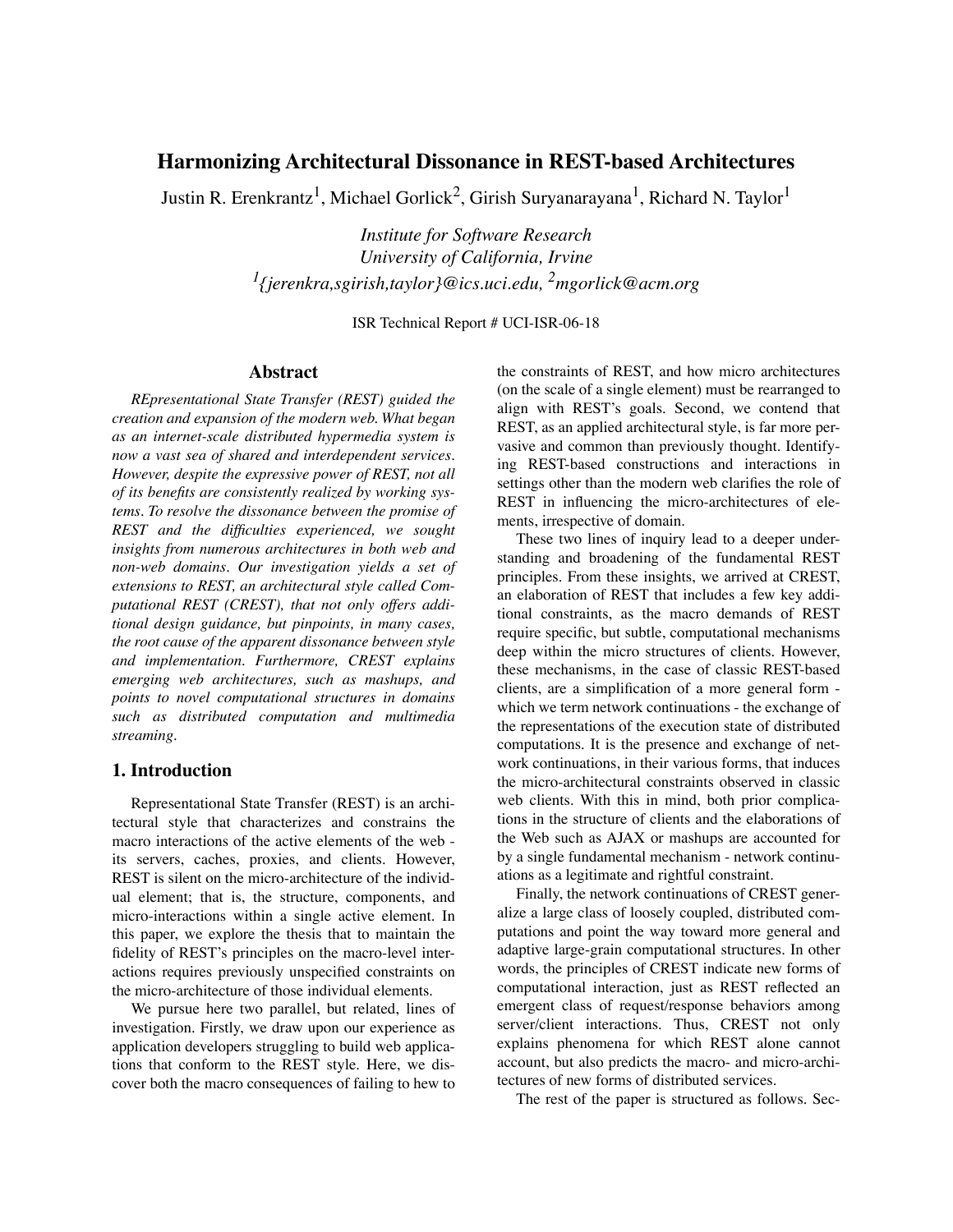

**FIGURE 1. Process view of a REST-based architecture at one instance of time (From [9])**

tion 2 recaps the REST style. Section 3 recounts our experience creating REST-based web applications. Section 4 reviews how the concepts of REST have been applied to non-web domains. Section 5 introduces the CREST architectural style with an evaluation of the architectural power of CREST in Section 6. The paper concludes with a summary of CREST in Section 7.

## **2. Representation State Transfer (REST) architectural style overview**

The Representational State Transfer (REST) architectural style, first presented at ICSE 2000 [8] with a more complete description in [9], governs the proper behavior of participants on the World Wide Web. As depicted in Figure 1, in a typical REST interaction on the modern Web, a user agent (e.g. a web browser, such as Mozilla Firefox) requests a representation of a resource (web page, such as HTML content) from an origin server (web server, such as Apache HTTP Server), which may pass through multiple caching proxies (such as Squid) before ultimately being delivered.

As presented in [9], REST's goal is to reduce network latency while facilitating component implementations that are independent and scalable. Instead of focusing on the semantics of components, REST places constraints on the communication between components. REST enables the caching and reuse of previous interactions, dynamic substitutability of components, and processing of actions by intermediaries, thereby meeting the needs of an Internet-scale distributed hypermedia system [8].

*All REST interactions are context-free*. This is not to imply that applications are without state, but that each interaction contains all of the information necessary to

understand the request, independent of any requests that may have preceded it. *The key abstraction of information in REST is a resource*. Any information that can be named can be a resource: a document or image, a temporal service (e.g. "today's weather in Minneapolis"), a collection of other resources, a moniker for a non-virtual object (e.g. a person), and so on. A resource is a conceptual mapping to a set of entities, not the entity that corresponds to the mapping at any particular point in time. *The representation of a resource is a sequence of bytes, plus representation metadata to describe those bytes.* Hence, REST introduces a layer of indirection between an abstract resource and its concrete representation. In turn, *REST components can perform a small set of well-defined operations on a resource* by using a representation to capture the current or intended state of that resource and transfer that representation between components.

### **2.1. Macro and micro REST architectures**

Looking to the REST architectural style for answers on how to construct REST-based applications leads to a partially unfulfilling experience. REST provides guidance on how to construct *macro-architectures* in the REST style by informing how independent REST nodes should properly communicate. REST purposely provides little-to-no guidance as to how to build *microarchitectures* in a principled manner - that is, what types of components are required, and how those components should be built, arranged, and interact within the context of a single REST node. Yet, as we discuss below, we believe there is a compelling and previously unexplored relationship between how REST governs the interaction of nodes at the macro level and how those nodes should be designed at the micro level.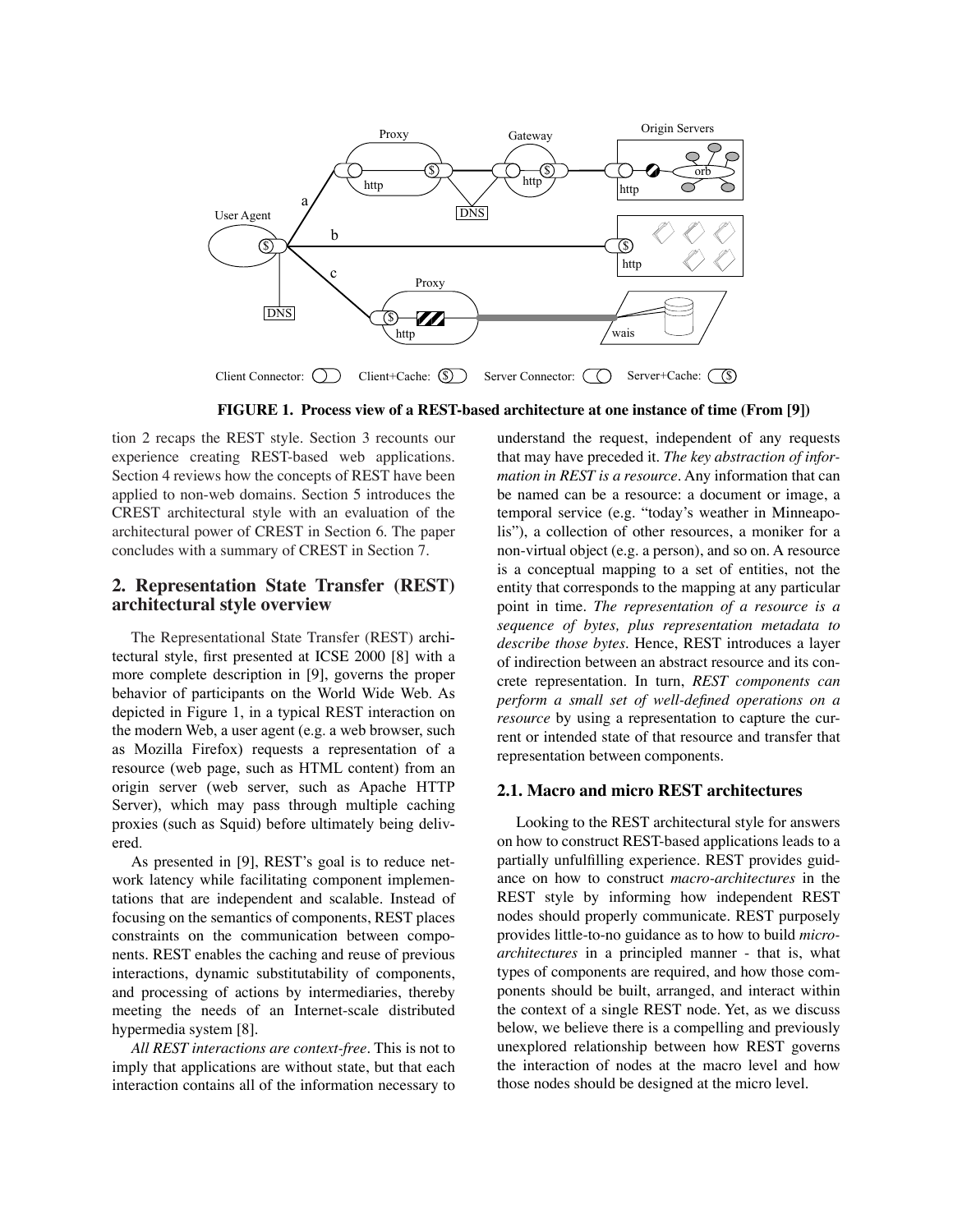## **3. Insights from Web-based examples**

A simple Google search for "REST" yields many websites devoted to REST that provide evidence regarding the difficulty of understanding and applying REST principles. A number of web systems do not exhibit the benefits anticipated by REST's constraints. To help us better understand this phenomenon, we recount our experiences building and repairing two such systems: mod\_mbox, a service for mail archiving, and Subversion, a configuration management system.

#### **3.1. mod\_mbox**

As core contributors to the open-source Apache HTTP Server, we wanted a scalable web-based mail archiver to permanently capture the design rationales and decisions that we made on our project mailing lists. However, early web-based mail archivers presented scalability and persistence problems. Some systems, such as MHonArc [13], converted each incoming message into HTML and recomputed the list index as the messages arrived. Constant regeneration is problematic for high-traffic lists - such as our target lists. To host the amount of anticipated messages, the server would unnecessarily and constantly spend its time updating the archive. Therefore, though written as a web service, the scalability of the server was in doubt.

Other web-based archivers, such as Eyebrowse [6], used a relational data store that was internally dependent upon the ordering as to when messages were loaded into the archives. Therefore, if we suffered hardware failures and regenerated the archive, any previous links could be stale or now point at a different message. This meant that any persistent hypertext links - such as those from our own code - could be broken if we had to regenerate the archive.

Therefore, relying upon our experience with the Apache HTTP Server, we felt we could create a new web-based archiver based on the REST style that would not suffer from these shortcomings. However, as we found, REST on its own was not expressive enough to guide the creation of our system. *The architecture of our archiver, mod\_mbox, added two additional constraints to its REST architecture drawn from our study of MHonArc and Eyebrowse: dynamic representations of the original messages as well as the use of a consistent namespace [19].*

Instead of creating HTML representations as the messages arrive, mod\_mbox delays that transformation until a request for a specific message is received. When a message arrives for archival, a metadata store is updated with the new message's information. When

that message is requested from the archive, a plug-in to the Apache HTTP Server creates a dynamic HTML representation of the message with the help of the metadata store. This clear distinction between the resource and representation minimizes the computational costs for preparing the archive which allows mod\_mbox to handle more traffic. To achieve a consistent namespace, mod\_mbox relies upon relevant metadata (the Message-ID header) accompanying the original message. Therefore, if the metadata index has to be recreated, the exposed resources will remain the same allowing for long-term persistence of links. By adopting these constraints, mod\_mbox now archives all of the mailing lists for The Apache Software Foundation (in excess of 2.5 million messages to date).

#### **3.2. Subversion**

Subversion [5], a SCM designed to be a compelling replacement for the popular CVS system, made a decision early on in the design to use WebDAV, a set of extensions to HTTP. Hence, Subversion was expected to conform to the REST constraints and gain from REST's anticipated benefits such as minimizing latency and permitting intermediaries. A REST-based versioning system depends upon fetching resources from an origin server. To limit the number of connections and minimize network overhead, the client would not create a new connection per resource - instead, it would try to reuse a small number of connections. Since the client must then make multiple requests on the same connection, network latency becomes a concern. This problem was anticipated in the early days of standardization of the HTTP protocol, but was not clearly articulated within REST - instead a mechanism called pipelining was simply suggested to issue requests without waiting for previous responses. However, due to the lack of detailed design guidance, Subversion developers did not anticipate the seriousness of not having pipelining and instead used a straightforward serial approach to checking out resources.

To solve this performance issue in Subversion, a custom WebDAV method on the server was implemented to reduce network round-trip latency. Instead of requesting each resource individually, the new client would request them in bulk. As expected, this change led to a better overall network utilization by having the server stream responses back to the client in one large response. However, this custom method created several dissonances with REST. The computational and network load on the server was increased as roughly 33% more bytes had to be transferred to satisfy XML encapsulation requirements [15]. Additionally, simple HTTP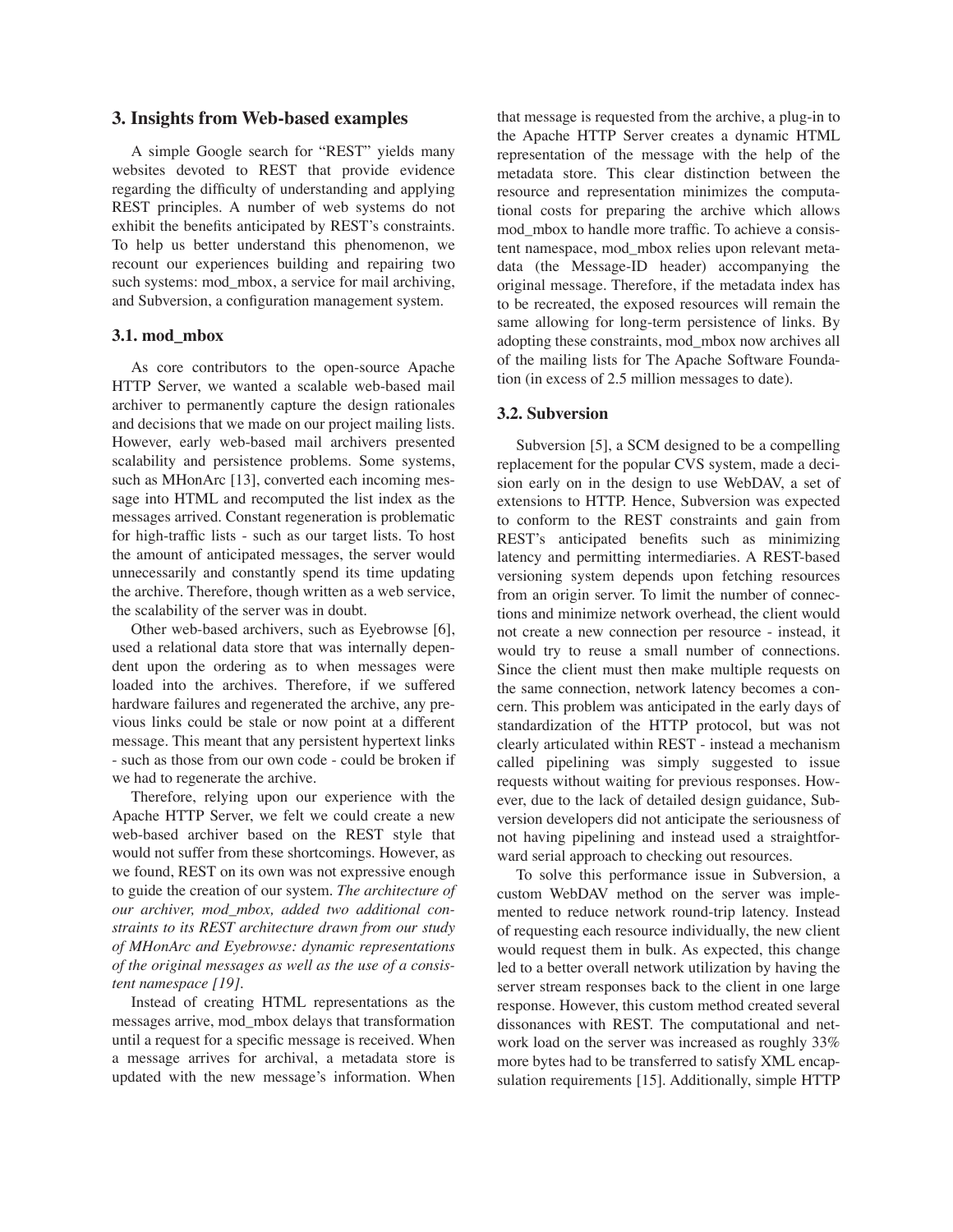caches could no longer be deployed to ease the load on upstream Subversion servers as they would not understand the custom method.

Some core Subversion developers, including one of the authors of this paper, felt that adopting a different client framework could restore the lost REST benefits. Therefore, an effort was undertaken to rewrite the micro-architecture of the Subversion client. *This new framework, serf, permitted the reintroduction of serial checkouts with pipelining over multiple connections without significant performance loss. It achieved this through two new micro-architectural constraints: the concept of a bucket to perform independent data transformations and enforcing non-blocking network connections [7].* These buckets represent data streams to which successive transformations are applied on-thefly allowing the client to use less computational resources. Non-blocking connections improved network efficiency and reduced latency, as these buckets would not have to wait to write or read data. Once serf was introduced to Subversion, the need for XMLencoded data was removed and intermediary caches could now be re-considered to help Subversion scale. Hence, there were subtle interactions between the macro- and micro-architectural constraints that prevented the developers from fully realizing the benefits of REST.

## **4. Insights from the network stack**

To better understand the gap between the wholesale success of REST on the macro-scale of the web and the difficulty of applying REST on the micro-scale of specific clients or applications, we also looked further afield for examples of REST. Though REST was first codified as an application-level architectural style, its principles are far more pervasive than one might first think, appearing in various guises in the network stack. Even though these systems predate REST, we discover analogs to REST elements (server, client, etc.) which make specific accommodations in their micro-architecture for the sake of migrating computation, accommodating state or content transformations, minimizing core functions to reduce complexity, or mitigating latency.

### **4.1. Network layer**

The internet offers a single service, best-effort delivery, implemented by routers that forward incoming packets as they arrive by interpreting the destination address of each packet in the context of a *routing table*. The state of the routing table is finite and largely fixed and does not need to maintain any fine-grain state

with respect to traffic, history, or reachability beyond its immediate outgoing connections.

Routing is a classic distributed computation as packet forwarding is computed hop-by-hop by the transit routers. *The robustness and scaling of internet routing is a direct consequence of the REST principles as routing implements an abstract namespace, IP addressing; explicit and repeated state transfer, the header of the IP packet in hand; and generic operations, specifically best-effort forwarding from an inbound port to an outbound port.* Routing, like the web, must also minimize latency. This goal dictates that the micro-architecture of a router be highly concurrent to prevent congestion and reduce packet loss. Router architects go to great lengths, using specialized processors and complex multi-threaded implementations, to achieve a high degree of concurrency and stage routing as pipelines of transformations to reduce core complexity.

## **4.2. Network flow management**

Routing may also be significantly improved without abandoning the REST model. As now constituted, network endpoints are independently responsible for congestion control. Therefore, network-wide flow management that does not increase complexity or degrade performance and robustness is highly desirable. SCORE is one example that requires no distributed, dynamic, replicated and consistent flow state network-wide since all the requisite, per-packet, flow state is transported within each individual packet [18]. SCORE also introduces us to the idea of network continuations - the representation of the execution state of a distributed computation (flow management). Since each packet carries the entire state information, SCORE's dynamic flow management algorithm is context-free as the routers need not maintain any per-flow state. *SCORE conserves our REST-based view of routing by augmenting each packet with a network continuation thereby carrying forward the REST properties of independence and scaling. SCORE also preserves the concurrent micro-architecture of routers since flow computations may be applied independently of other router computations*.

## **4.3. Network transport**

Stateful, connection-oriented protocols, such as TCP, may be recast as context-free by replacing endpoint state with state transfer. Aura and Nikander [2, 3] first observed that a stateful network connection, where both endpoints retained state that determined the progress and rate of an exchange, could be converted to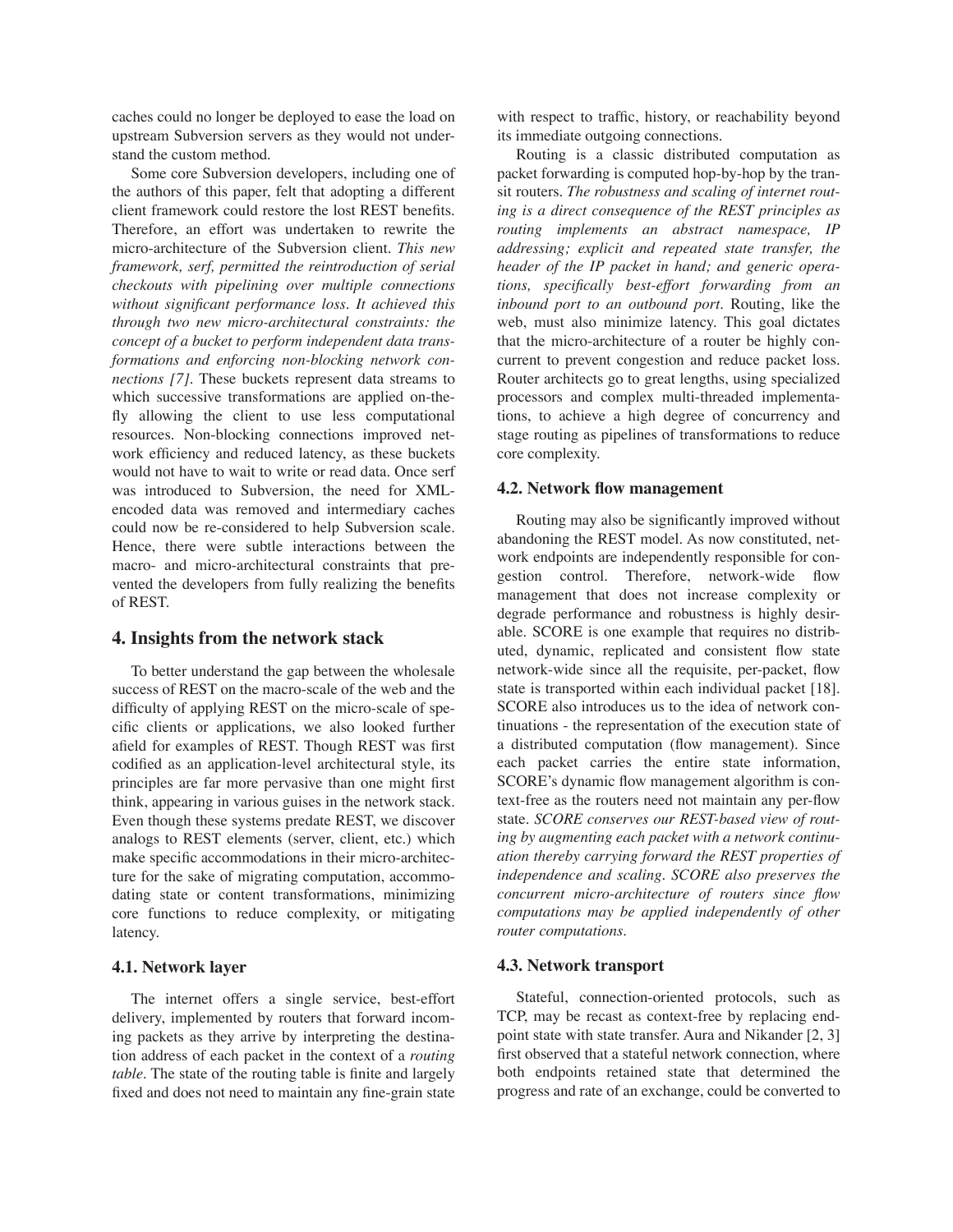a context-free connection, wherein only one endpoint maintained the state required by the connection.<sup>1</sup> They suggested that servers employing such connections would exhibit far more graceful behavior under heavy connection loads, since the amount of state required server-side was reduced to a small constant and was invariant with respect to the number of ongoing connections. This insight was revisited in Trickles [17], a reconstruction of the TCP network stack using the techniques of Aura and Nikander - demonstrating throughput comparable to a stateful TCP stack and exactly the scaling performance predicted earlier.

*The REST principles apply in full to this reconstruction of TCP: an abstract namespace, positions in a byte stream; the repeated explicit transfer of state, the TCP control block; and a small set of generic operations, segment transmission, positive acknowledgement, and selective retransmission.* Trickles recast the TCP control block as a network continuation which transformed a TCP endpoint into a scalable context-free server where server and network latency is minimized by concurrency, multiple simultaneous transactions between endpoints is permitted (independence of transactions), and a set of highly constrained generic operations is provided (minimal core functions).

#### **4.4. Network sessions**

The adoption of REST disciplines at the lower transport layer induces new behavior at the session layer immediately above. As seen with Trickles, transforming a stateful connection to a context-free one has intriguing architectural consequences [17]. Stateful connections bind the connection to specific endpoints, while context-free connections allow endpoint migration. With a context-free connection, a server replica may service any packet of a context-free connection transparently - either to failover or offload work (load balance). Conversely, since clients hold the state required to resume a connection, client-side connection delegation is also feasible, as the state can be provided to an intermediary acting on its behalf. This allows clients to nominate upstream intermediaries.

*Viewed in this way, the presence of explicit state exchange in REST has profound implications on the scalability of both the macro- and micro-architectures. It also suggests a regime of long-lived connections that see only intermittent, infrequent use but whose connection state may be traded or shared among a collection of trusted partners.*

#### **4.5. Network applications**

A new class of applications has recently emerged on the Web that extend the notion of a REST interface in interesting ways. One such example is Google Maps [11], which employs an application model known as *AJAX* [10], consisting of XHTML and CSS, a browserside Document Object Model interface, asynchronous acquisition of data resources, and client side Javascript.

AJAX expands on an area for which REST is silent, the interpretation environment for delivered content. This silence was deliberate, as content interpretation and presentation is highly content- and applicationspecific. Browsers have long provisioned for *helper applications* that are executed when unknown content arrives. However, instead of running the helper in a different execution environment, AJAX blurs the distinction between browser and helper by leveraging clientside scripting to *download* the helper application dynamically and run it within the browser's execution context.

Dynamically downloading the code to the browser moves the computational locus away from the server. Instead of performing computations solely on the server, some of the computations (perhaps for presentation logic) can now be executed locally. By reducing the computational latency such that these events happen locally, AJAX makes possible a new class of interactive applications with a degree of responsiveness that may be impossible in purely server-side implementations.

*The innovation of AJAX is the transfer, from server to client, of a computational context whose execution is "resumed" client-side. Thus, we begin to move the computational locus away from the server and onto other nodes. REST's goal was to reduce server-side state load; in turn, AJAX implementations serve to reduce server-side computational load. Thus AJAX, respecting all of the constrains of REST, expands our notion of resource.*

## **5. Computational REST architectural style**

Driven by the insights from the previous sections and summarized in Table 1, we formulated three additional macro constraints for REST to better explain the phenomena we identified. These macro constraints, in turn, lead to a larger body of micro constraints, acting on the level of a single active element (server, cache, client, etc.). The relationships between the macro constraints on one side and the micro constraints on the other appear to be both rich and complex.

<sup>1.</sup> The authors used the term stateless, but we believe context-free is a better description as one side still always maintains state. In this situation, the client presents the state to the server every time.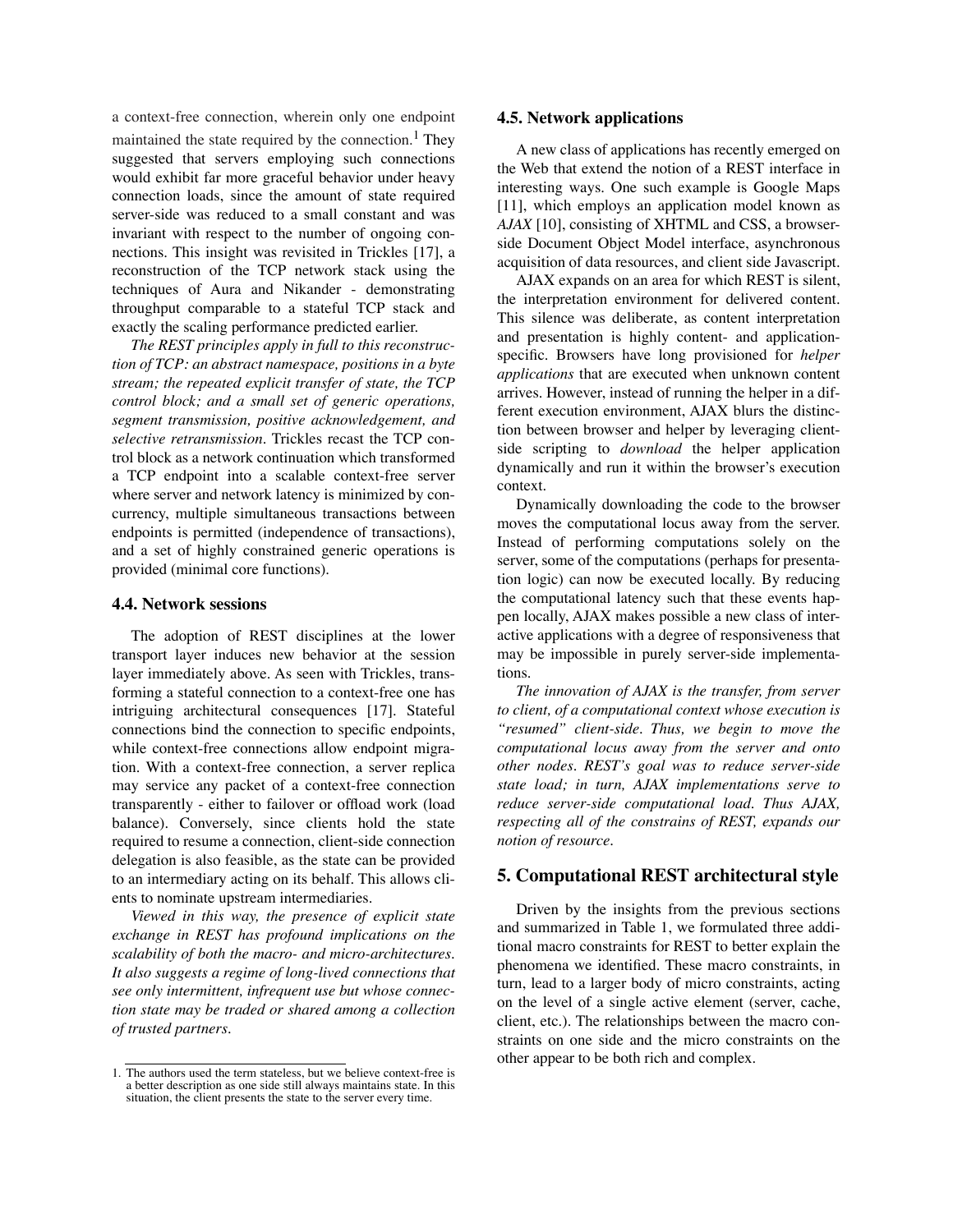**Table 1. Insight and macro constraint summary**

| Insight                                                                                        | New constraint    |
|------------------------------------------------------------------------------------------------|-------------------|
| Delay content transformation needed to                                                         | Execution         |
| amortize the cost of computation                                                               | dynamism          |
| Expose content-specific namespaces to<br>permit resource layering $&$ extensibility namespaces | Computational     |
| Support the transition of the computa-                                                         | Computational     |
| tional locus away from the origin to                                                           | namespaces, locus |
| result in more efficient allocations                                                           | of computation    |
| Support long-lived connections that can                                                        | Execution         |
| be traded among partners                                                                       | dvnamism          |

## **5.1. Macro-architectural guidelines**

These new macro guidelines apply to multiple active elements simultaneously. We examine each macro guideline in turn, computational namespaces, the locus of computation, and execution dynamism. Each expresses an aspect of computational transfer the REST exchange of computations as resources.

**5.1.1. Computational Namespaces.** The pervasive practice of exposing content-specific namespaces suggests that *computations be expressed as resources*. This constraint is far more specific than the minimal guidelines REST provides, but the specificity preserves metadata and data boundaries. Consider a user requesting that a list of items available for purchase be sorted in descending order of price. Often, this computation is executed at the origin server and an appropriate representation returned. By expressing the sort criteria in the namespace, a smart intermediary or browser can take the original list (possibly cached) and perform the sort closer to the requestor, thereby improving scaling and decreasing latency.

**5.1.2. Locus of computation.** The desire to transition the computational locus away from the origin server toward the client for the sake of reducing latency or improving interactive response leads to a more general form of computational exchange. This exchange requires the transfer of a continuation, a closure or context, and a code base - though in some cases the latter two elements may be elided. A continuation is always required, because otherwise the client node in the exchange cannot determine where to (re)start the computation. In many cases, the continuation is nothing more elaborate than a call to the equivalent of a C main()—the sole entry point of the computation.

In AJAX applications, that single call is specified as an XHTML onload event that is triggered when the server-supplied representation is fully loaded into the

client. For example, the trivial XHTML fragment <body onload="main()"></body>

informs the AJAX client to initiate the client-side computation by calling the Javascript function main() once the full page is loaded. In a more general AJAX form, a closure and continuation are constructed server-side as a single Javascript object O whose attributes and methods comprise the closure and continuation respectively. is transmitted to the client as Javascript source *O* appearing in the

<head> ... </head>

element of the page. Irrespective of the details of the representation, the computation, as a triumvirate of continuation, closure, and code base, is expressed as a web resource.

Just as the REST model induces web intermediaries, shifting the locus of computation induces computational intermediaries where the ability to generate continuations allows computation to be shifted from one node to another.<sup>2</sup> A service may, over time, move computation outward from servers, to intermediaries, or to clients as it evolves. Existing intermediaries, such as web caches, can be used as is since the movement of computation can be expressed in terms and representations that are backward-compatible with modern REST practices, protocols, and representations.

**5.1.3. Execution dynamism.** The drive to delay content transformation and support long-lived connections that may be traded among computational partners leads to execution dynamism where computation within a node may vary over time in form, content, and semantics. Since the node is not bound to any one single {continuation, closure, code base} triple, that triple may change - in part or in its entirety - over the execution history of the node. We sketch a few brief examples to illustrate. Let  $C$  denote a particular triple {continuation, closure, code base}. It is easy to imagine a node supporting two or more such "environments" simultaneously; in fact, Javascript engines embedded within web browsers do just that.  $C_i$  and  $C_j$ ,  $(i \neq j)$ , each derived from separate, distinct, and otherwise unrelated origin servers, may participate in any number of cooperative computing relationships, for example, as producer/consumer in a larger in-node pipeline, as co-routines, or as active states in a large intra-node state machine. Here the distinct  $C_i$  remains unchanged but the relationships may change over time.

<sup>2.</sup> It is important to observe that neither the REST nor CREST styles are tied to HTTP, XHTML, Javascript or any other common web technology and (C)REST-based implementations are possible using altogether different protocols, representations, and program- ming languages.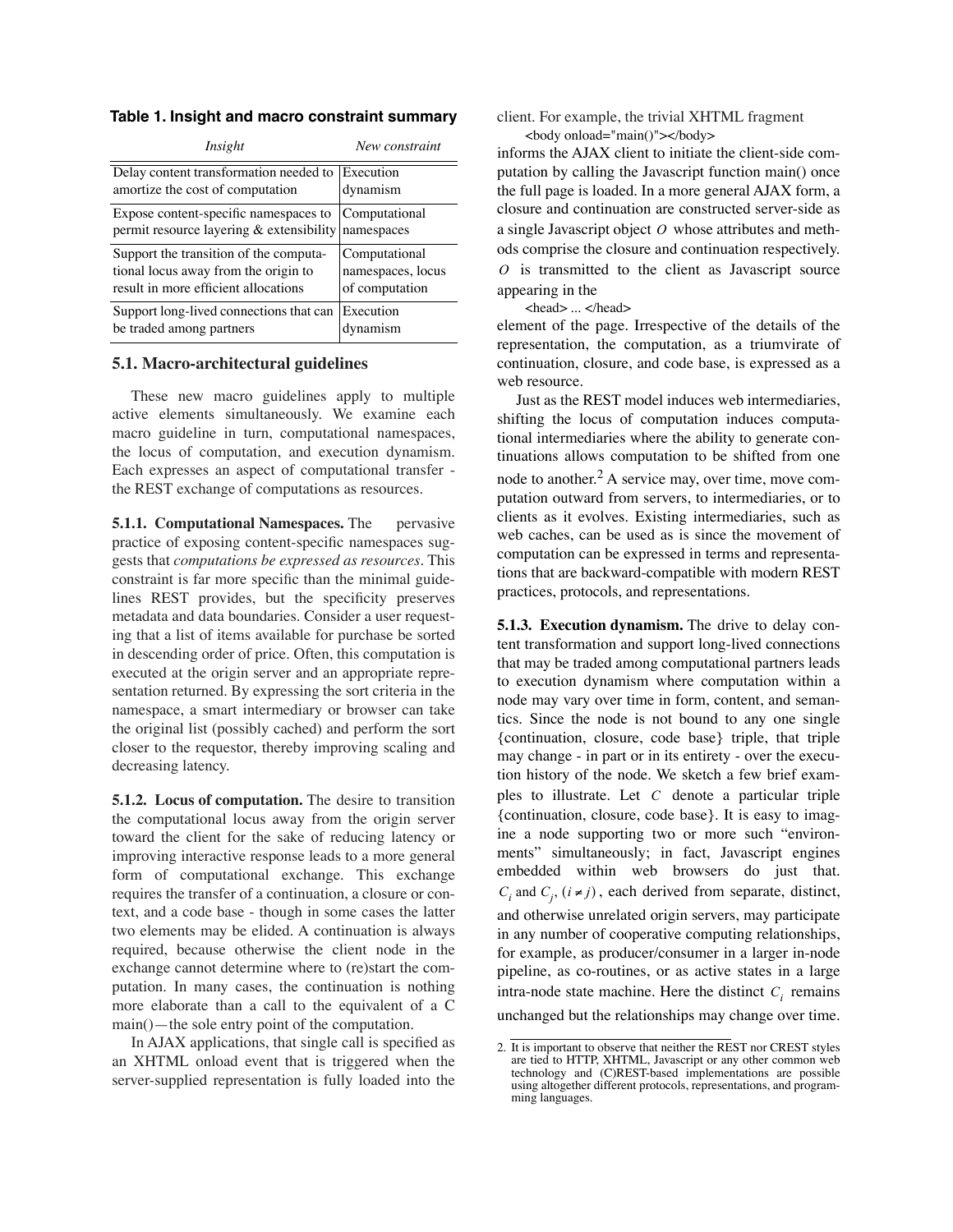Alternatively, individual  $C_i$  may come and go over time as a computation unfolds within a node.

Finer-grain dynamism within a single  $C$  is also feasible. One notion is that the closure of  $C$  may expand over time as follows: if a closure fails to resolve a reference  $r$ , then the closure returns to a sequence of origin servers, in order of decreasing preference, to obtain content to resolve  $r$ , thereafter caching the content in the expanded closure. Alternatively, the content in the closure may contain expiration dates and any reference  $r$  past an expiration date requires that the content be refreshed. A similar variation may be applied to the code base. Infrequently used functions, appearing only as stubs in the code, are resolved, much in the manner described for references, at the time of call. For the purposes of adaptation or upgrade a node may download a new environment C' and substitute it, on-the-fly, for  $C$ .

## **5.2. Micro-architectural guidelines**

We now enumerate design guidance on the structure, components, and interactions within a single REST element and briefly indicate their relationships to the macro-architectural guidelines introduced above.

**5.2.1. Migrate computations.** The new macro-architectural constraints of computational namespaces and execution dynamism indicate that the computational components within a micro-architecture may need to freely migrate across the macro-architecture. This would allow a service to scale up as needed by deploying more physical resources; instead of operating as a single origin server, a micro-architecture may now dynamically be broken down into a combination of intermediaries and origin servers. Suitable supporting frameworks can facilitate this transition by allowing the computations to operate within the context of any REST node (server, intermediary, user agent, etc.).

## **5.2.2. Constrain transformations.** Computational

namespaces and execution dynamism also suggest that every time content is transformed, it must be completed without an implied reference to another transformation. This is not to say that transformations can't be explicitly chained together; however, if an implicit dependency chain emerged, it would jeopardize the integrity of the computation as implicit dependencies may not be preserved during migration.

**5.2.3. Minimize core functions.** Once we introduce the concept of execution dynamism and a locus of

#### **Table 2. Macro/micro constraint relationships**

| Macro constraints                               | Micro constraints           |
|-------------------------------------------------|-----------------------------|
| Computational namespaces,<br>execution dynamism | Migrate computations        |
| Computational namespaces,<br>execution dynamism | Constrain transformations   |
| Execution dynamism,<br>locus of computation     | Minimize core functions     |
| Locus of computation                            | Mitigate latency            |
| Execution dynamism                              | Provide multiple interfaces |

computation, we get a glimpse as to how REST-based architectures are expected to evolve. New functionality can be introduced on another node or within the current micro-architecture. When new functionality is introduced at the micro-architectural level (such as a new protocol or encryption method), the architecture must be able to accommodate these tasks. Hence, by reducing the immutable core of the micro-architecture to the bare minimum (such as reading and writing bytes), the new functionality can be dynamically introduced.

**5.2.4. Mitigate latency.** Adding a notion of a locus of computation at the macro-architecture hints that microarchitectures should adopt a strategy for minimizing the impact of network and computational latency on other nodes. If these interactions are synchronous, any latency in the macro-architecture will be reflected in the micro-architecture; for example, a user agent becomes unresponsive while it fetches a resource, or an intermediary node stalls while composing multiple representations from upstream sources. Therefore, the micro-architectures should have potent mechanisms for reducing the impact of latency. While threading is one viable strategy, it is prone to race conditions and deadlocks. A framework can instead leverage a single network thread responding to asynchronous network events. These events notify the micro-architecture as to when data can be received or sent without waiting. In all cases, the framework requires timers to bound waiting for a response.

**5.2.5. Provide multiple interfaces.** To support execution dynamism and facilitate a reasonable learning curve, there should be ample assistance to ease writing code controlling the micro-architecture. For example, basic tasks (such as fetching a resource) should be easily supported in a minimum of code. But, as an architect becomes familiar with the framework, there should be a corresponding gradual increase in the allowable control and expressiveness.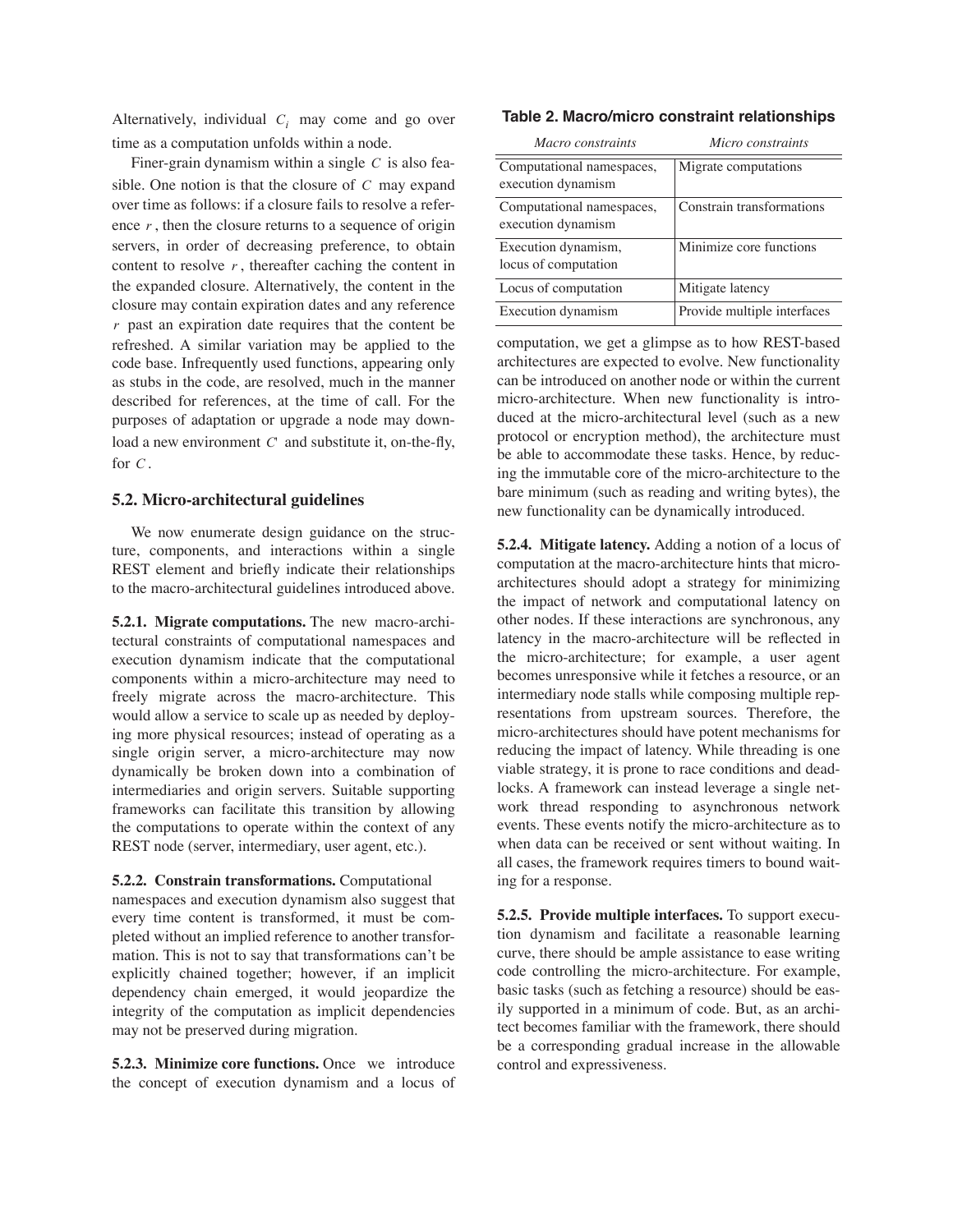| <b>Guidelines</b>                                                                                                                                                          | Rationale                                                                                                           | Exemplar                                                                 |  |
|----------------------------------------------------------------------------------------------------------------------------------------------------------------------------|---------------------------------------------------------------------------------------------------------------------|--------------------------------------------------------------------------|--|
| mod_mbox: Mail archiver system, Serf: Subversion using Serf framework,<br><b>Mashups:</b> AJAX-based site combinations, <b>Multimedia</b> : Dynamic transcoding of content |                                                                                                                     |                                                                          |  |
| Macro-architecture guidelines                                                                                                                                              |                                                                                                                     |                                                                          |  |
| Computational<br>Namespaces                                                                                                                                                | Desired computations in CREST must be explicitly identi-<br>fied in the request for a resource                      | New representation formats can be<br>exposed ad hoc (mod_mbox)           |  |
| Locus of computation                                                                                                                                                       | Late-binding of identification as to where the computation<br>will occur allow for scalability and customization    | Allow dynamic reconfigurations for<br>data streams (Multimedia)          |  |
| Execution dynamism                                                                                                                                                         | The macro-architecture can optionally configure itself on-<br>the-fly by distributing code                          | Downloading of JavaScript into a web<br>browser context (Mashups)        |  |
| Micro-architecture guidelines                                                                                                                                              |                                                                                                                     |                                                                          |  |
| Migrate computations                                                                                                                                                       | Computations should freely move around between CREST<br>micro-architectures to permit scalability and customization | Moving presentation logic from server<br>to browser via AJAX (mod_mbox)  |  |
| Constrain transformations                                                                                                                                                  | Alterations of data streams should happen explicitly instead<br>of implicitly                                       | Individual transformations are atomi-<br>cally in a single bucket (Serf) |  |
| Minimize core                                                                                                                                                              | Allow CREST frameworks to support different protocols                                                               | All protocol logic in buckets (Serf)                                     |  |
| Mitigate latency                                                                                                                                                           | Reduce the impact of combining resources from multiple<br>upstream sources or those which have expensive operations | Asynchrony and non-blocking net-<br>work operations (Serf)               |  |
| Provide multiple APIs                                                                                                                                                      | Facilitate a learning curve for developers adopting CREST                                                           | Coarse and fine-grained APIs (Serf)                                      |  |

## **Table 3. CREST Architectural Style Overview**

### **5.3. CREST Architectural Style**

Broadly speaking, we can gather these constraints together to codify a new architectural style that expands the concept of state transfer to include *computational transfer*. Just as REST requires transparent state exchange, our new style, Computational REST (CREST), further requires the transparent exchange of computation. This evolutionary expansion of REST is easier to appreciate if one regards state exchange from the perspective of a programming language continuation - the representation of the execution state of a program such that the computation may be suspended (rendered as a continuation) and resumed at a later point in time by reconstituting the continuation as an active execution state. Thus, in the CREST model, the client is no longer merely a presentation agent - it is an execution environment supporting the computational goal of the CREST exchange. A summary of the CREST style and benefits is presented in Table 3.

## **6. Evaluation of CREST**

We adopt a three-dimensional approach to evaluating the CREST design guidelines. We first examine whether CREST can adequately explain the dissonances observed in existing systems that were situated in a REST-based environment. Towards this end, we revisit the motivating examples from Section 3, mod\_mbox and Subversion. Next, using the example

of web mashups, we investigate how CREST guidelines help elucidate emerging architectures that could not be satisfactorily explained by REST alone. Finally, we hypothesize how CREST can guide the composition of future architectures, including new forms of web computations.

## **6.1. Explaining mod\_mbox and Subversion**

As previously introduced in Section 3.1, mod\_mbox took specific advantage of exposing a computational namespace and the use of dynamic representations. Using CREST as our guide, we now understand that the choices at a micro-architectural level had a noticeable impact at the macro-architectural level. Instead of exposing storage details in the namespace, mod\_mbox only exposed content-specific metadata: the Message-ID header. This level of indirection shielded the macroarchitectural feature of namespaces from decisions made at micro-architectural level. Similarly, by delaying the creation of message representation, mod\_mbox was able to later evolve gracefully. Subsequent mod\_mbox development added an AJAX interface. Instead of creating new representations at indexing time, mod\_mbox could simply dynamically expose a new XML-based namespace and representation suitable for AJAX when an AJAX-capable client requested it. Adding AJAX supported the further shifting of the computational locus away from the original server.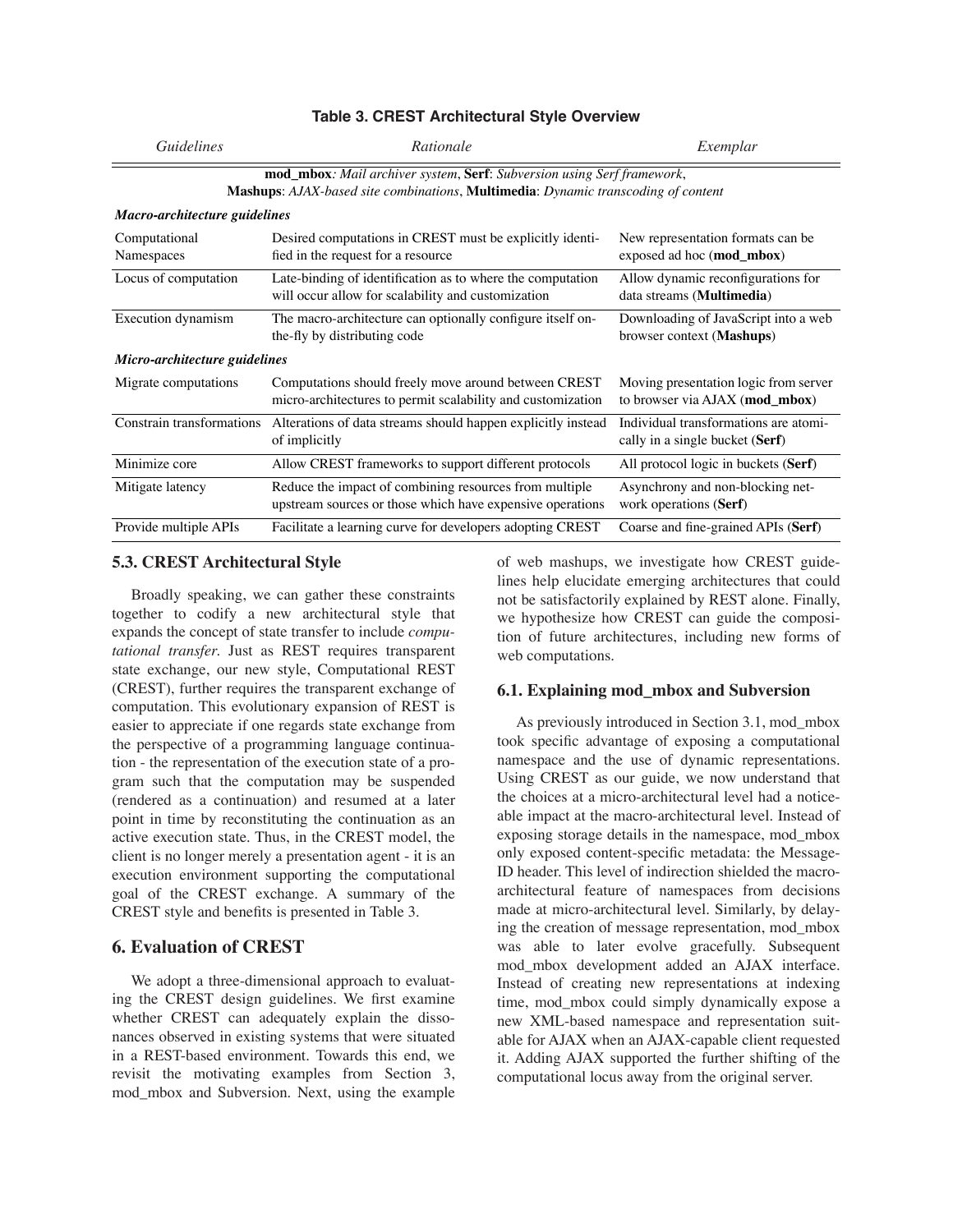As we discussed in Section 3.2, Subversion initially suffered from network latency issues. With the explanatory powers of CREST, we can view, at the macroarchitectural level, the first attempt to solve this latency issue (performing, on the server, the aggregation of resources to check out) as moving the computational locus back from the client to the server. Unfortunately, while addressing the initial latency issue, this only served to increase the overall computational load on the server and made it such that simple intermediaries could not be deployed to reduce load. But, with considered changes to the client's micro-architecture, we could repair the macro-architectural deficiencies. A new client was deployed which addressed the issues of latency through independent transformational elements (buckets) and asynchronous network calls. Hence, the computational locus (the aggregation of resources to check out) could rightfully return to the client. The server's load is thereby lessened and intermediaries can be re-deployed. Hence, with the CREST constraints, we can express the problem, its deficiencies, and the ultimate rectification.

### **6.2. Emerging architectures: Mashups**

Mashups, an emerging form of REST-based service, are characterized by the participation of at least three distinct entities:

- *• A web site, the mashup host h*
- One or more web sites  $\omega_1, \omega_2 ... \omega_n$ ,  $\omega_i \neq h$ , the con*tent providers*
- An execution environment ε, usually a client web *browser*

The mashup host *h* generates an "active" page P for the execution environment  $\varepsilon$ . P contains references (URLs) to resources maintained by content providers  $\omega_1, \omega_2...\omega_n$  and a set of client-side scripts in Javascript. The client-side scripts, executing in  $\varepsilon$ , interpret user actions and manage access to, and presentation of, the combined representations served by  $\omega_1, \omega_2 ... \omega_n$ .

Google Maps-driven mashups are especially popular; examples include plotting the location of stories from the Associated Press RSS feed [20], and Goggles, a flight simulator [4]. One highly original mashup contains photographic collages whose individual "pixels" are minute images of books and video tapes sold by Amazon.com [16].

From the CREST perspective, mashups are nothing more than a triple {continuation, closure, code base} where the closure makes reference to resources on multiple web sites  $\omega_1, \omega_2 \dots \omega_n$ . Note that from the per-

spective of CREST, there is no requirement that web browsers be the execution environment for the mashup.

#### **6.3. Guiding future architectures**

**6.3.1. Derived Mashups.** By using CREST, we can predict two future elaborations of mashups. A *derived* mashup is one in which one or more content provider web sites *w* are themselves mashups - with the combination execution happening on an intermediary rather than a browser. CREST also speaks to a future web populated by *higher-order* mashups. Similar to a higher-order function in lambda calculus, a *higherorder mashup* is a mashup that accepts one or more mashups as input and/or outputs a mashup. This suggests a formal system of web calculus, by which weblike servers, clients, and peers may be cast as the application of identifiable, well-understand, combinators to the primitive values, functions, and terms of a given semantic domain. Thus, CREST hints at the existence of future formalisms suitable for the proof of REST and CREST properties.

**6.3.2. Distributed Computing.** CREST also speaks to the domain of large-scale, loosely-cooperative, distributed computation (such as seen with SETI@home [1] or Folding@home [14]). CREST suggests that, for some distributed computing applications, work assignments be issued as purely REST exchanges where computational results are returned to the origin server (or a designated agent server) as a REST-based HTTPlike POST or PUT. Since the client application code is (re)issued with each work request, a client application update is trivial as it requires only a single centralized update at the origin server. Immediately thereafter, each participating client is updated at the next CRESTbased work request/assignment exchange.

**6.3.3. Multimedia.** CREST can also be applied to multimedia exchanges. *Flows* are content or state transfers that extend over significant periods of time between two endpoints. STREeaming stAte Kinematics (STREAK) extends REST to establish, route, and redirect real-time flows originating from video cameras, sensor fields, stock market tickers, and the like [12]. CREST and STREAK can be combined to create enterprise-scale, distributed, adaptive computations. At the transport layer, STREAK is the mechanism by which the topology of directed graphs of dataflow computations may be rearranged at execution time in a REST-based manner. CREST provides mechanisms and guidelines for starting, pausing, resuming, and halting the active nodes within the dataflow graph.

For example, CREST-compliant transcoders may be